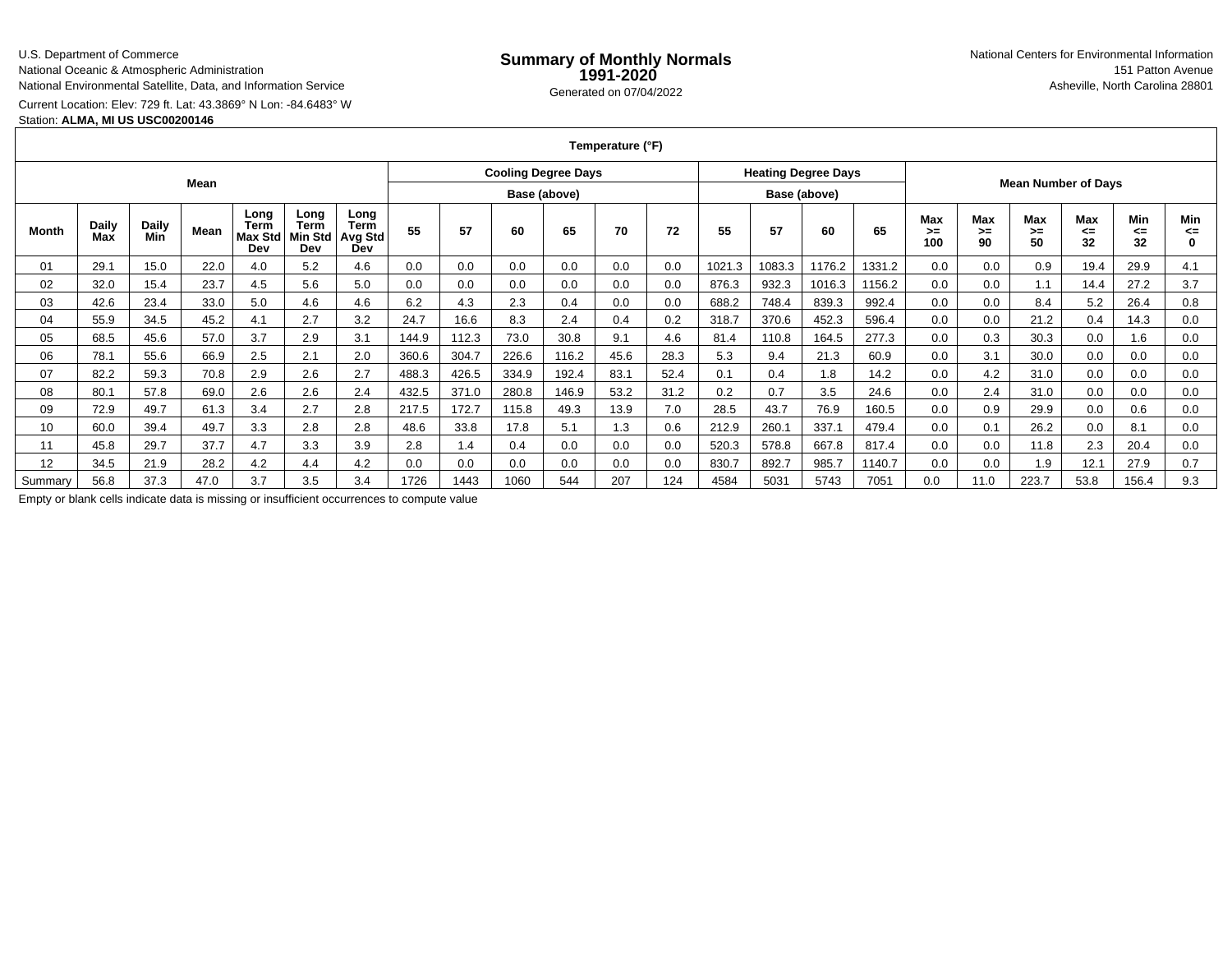U.S. Department of Commerce

National Oceanic & Atmospheric Administration

National Environmental Satellite, Data, and Information Service

Current Location: Elev: 729 ft. Lat: 43.3869° N Lon: -84.6483° W

Station: **ALMA, MI US USC00200146**

| Precipitation (in.) |  |
|---------------------|--|
|                     |  |

|         | <b>Totals</b> | $\cdots$<br>Precipitation Probabilities<br>Probability that precipitation will be<br>equal to or less than<br><b>Mean Number of Days</b><br>the indicated amount |           |                            |           |       |                                                         |       |  |
|---------|---------------|------------------------------------------------------------------------------------------------------------------------------------------------------------------|-----------|----------------------------|-----------|-------|---------------------------------------------------------|-------|--|
|         | <b>Means</b>  |                                                                                                                                                                  |           | <b>Daily Precipitation</b> |           |       | <b>Monthly Precipitation<br/>vs. Probability Levels</b> |       |  |
| Month   | Mean          | $>= 0.01$                                                                                                                                                        | $>= 0.10$ | $>= 0.50$                  | $>= 1.00$ | 0.25  | 0.50                                                    | 0.75  |  |
| 01      | 2.17          | 12.5                                                                                                                                                             | 5.8       | 1.3                        | 0.2       | 1.29  | 2.11                                                    | 2.87  |  |
| 02      | 1.76          | 9.9                                                                                                                                                              | 4.4       | 0.8                        | 0.3       | 0.96  | 1.66                                                    | 1.97  |  |
| 03      | 2.10          | 9.3                                                                                                                                                              | 4.8       | 1.3                        | 0.2       | 1.05  | 2.04                                                    | 2.91  |  |
| 04      | 3.46          | 11.9                                                                                                                                                             | 6.9       | 2.5                        | 0.8       | 2.05  | 3.13                                                    | 4.52  |  |
| 05      | 3.73          | 12.0                                                                                                                                                             | 7.5       | 2.5                        | 0.7       | 2.84  | 3.48                                                    | 4.50  |  |
| 06      | 3.64          | 10.5                                                                                                                                                             | 6.8       | 2.3                        | 0.8       | 2.42  | 3.39                                                    | 4.63  |  |
| 07      | 3.26          | 10.1                                                                                                                                                             | 5.9       | 2.0                        | 0.7       | 1.99  | 2.82                                                    | 3.94  |  |
| 08      | 3.71          | 10.1                                                                                                                                                             | 6.2       | 2.4                        | 1.0       | 2.66  | 3.36                                                    | 4.79  |  |
| 09      | 2.73          | 9.7                                                                                                                                                              | 5.9       | 1.7                        | 0.6       | 1.32  | 2.65                                                    | 3.66  |  |
| 10      | 3.24          | 12.0                                                                                                                                                             | 6.6       | 2.0                        | 0.5       | 2.32  | 2.87                                                    | 3.97  |  |
| 11      | 2.66          | 11.3                                                                                                                                                             | 5.5       | 1.8                        | 0.5       | 1.55  | 2.62                                                    | 3.12  |  |
| 12      | 2.04          | 11.9                                                                                                                                                             | 5.3       | 1.2                        | 0.1       | 1.25  | 1.98                                                    | 2.55  |  |
| Summary | 34.50         | 131.2                                                                                                                                                            | 71.6      | 21.8                       | 6.4       | 21.70 | 32.11                                                   | 43.43 |  |

Empty or blank cells indicate data is missing or insufficient occurrences to compute value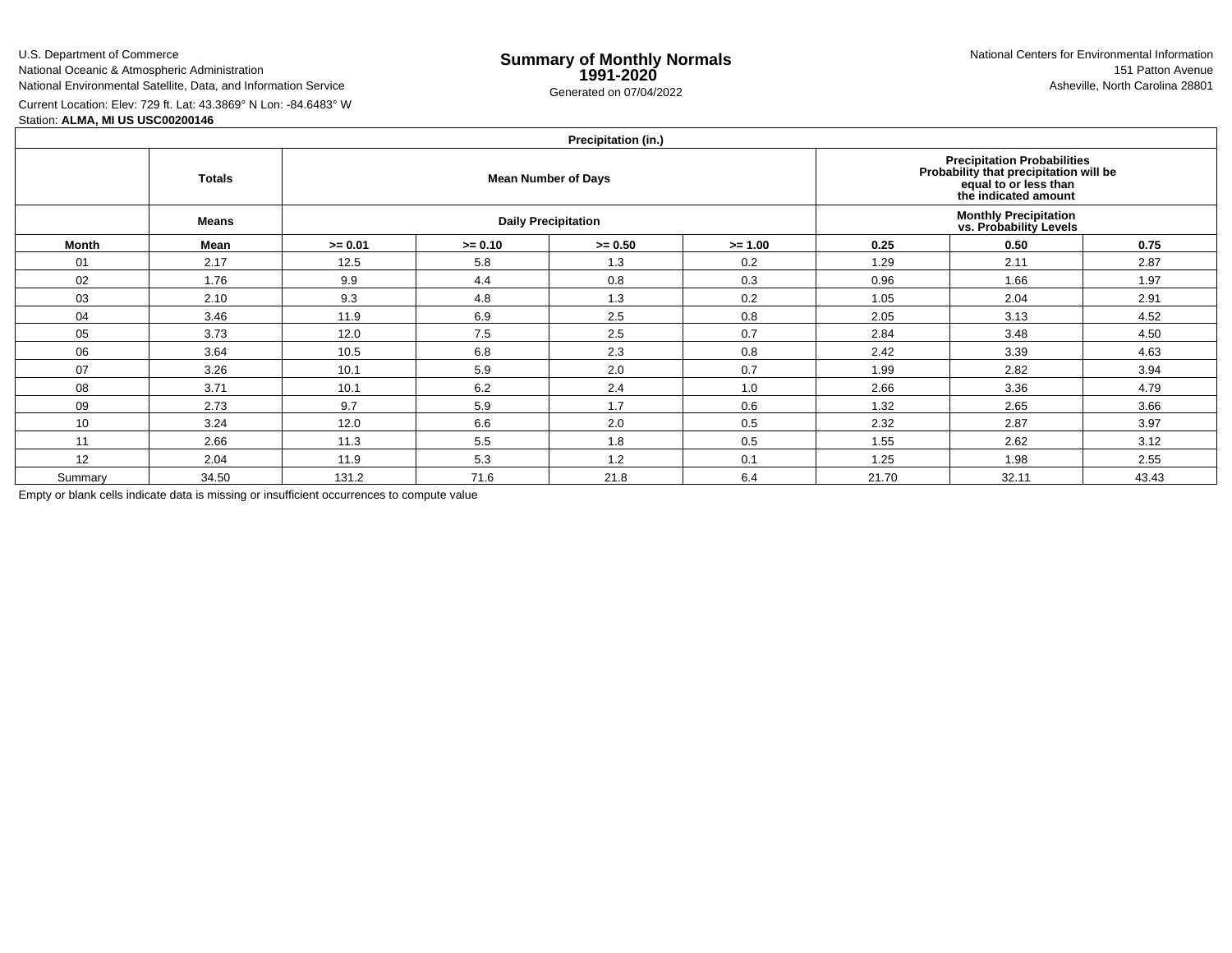U.S. Department of Commerce

National Oceanic & Atmospheric Administration

National Environmental Satellite, Data, and Information Service

Current Location: Elev: 729 ft. Lat: 43.3869° N Lon: -84.6483° W

Station: **ALMA, MI US USC00200146**

|         |                  |      |      |                                                                                                          |      |       | Snow (in.) |      |                          |     |                                                                                                  |       |       |  |
|---------|------------------|------|------|----------------------------------------------------------------------------------------------------------|------|-------|------------|------|--------------------------|-----|--------------------------------------------------------------------------------------------------|-------|-------|--|
|         | Totals           |      |      | <b>Snow Probabilities</b><br>Probability that snow will be equal to<br>or less than the indicated amount |      |       |            |      |                          |     |                                                                                                  |       |       |  |
|         | Means            |      |      | Snowfall >= Thresholds                                                                                   |      |       |            |      | Snow Depth >= Thresholds |     | Monthly Snow vs. Probability Levels<br>Values derived from the<br>incomplete gamma distribution. |       |       |  |
| Month   | Snowfall<br>Mean | 0.01 | 1.0  | 3.0                                                                                                      | 5.00 | 10.00 |            | 3    | 5                        | 10  | .25                                                                                              | .50   | -75   |  |
| 01      | 10.70            | 8.1  | 3.9  | 0.9                                                                                                      | 0.4  | 0.0   | 23.3       | 15.7 | 9.8                      | 1.4 | 7.20                                                                                             | 10.40 | 13.50 |  |
| 02      | 9.90             | 6.5  | 3.3  | 1.0                                                                                                      | 0.5  | 0.1   | 20.7       | 15.4 | 10.1                     | 3.4 | 5.60                                                                                             | 9.40  | 12.70 |  |
| 03      | 5.40             | 3.4  | 1.7  | 0.6                                                                                                      | 0.2  | 0.0   | 10.7       | 7.2  | 4.4                      | 0.5 | 1.90                                                                                             | 4.30  | 9.50  |  |
| 04      | 2.10             | 1.4  | 0.7  | 0.2                                                                                                      | 0.0  | 0.0   | 1.1        | 0.2  | 0.0                      | 0.0 | 0.00                                                                                             | 1.60  | 3.90  |  |
| 05      | 0.00             | 0.0  | 0.0  | 0.0                                                                                                      | 0.0  | 0.0   | 0.0        | 0.0  | 0.0                      | 0.0 | 0.00                                                                                             | 0.00  | 0.00  |  |
| 06      | 0.00             | 0.0  | 0.0  | 0.0                                                                                                      | 0.0  | 0.0   | 0.0        | 0.0  | 0.0                      | 0.0 | 0.00                                                                                             | 0.00  | 0.00  |  |
| 07      | 0.00             | 0.0  | 0.0  | 0.0                                                                                                      | 0.0  | 0.0   | 0.0        | 0.0  | 0.0                      | 0.0 | 0.00                                                                                             | 0.00  | 0.00  |  |
| 08      | 0.00             | 0.0  | 0.0  | 0.0                                                                                                      | 0.0  | 0.0   | 0.0        | 0.0  | 0.0                      | 0.0 | 0.00                                                                                             | 0.00  | 0.00  |  |
| 09      | 0.00             | 0.0  | 0.0  | 0.0                                                                                                      | 0.0  | 0.0   | 0.0        | 0.0  | 0.0                      | 0.0 | 0.00                                                                                             | 0.00  | 0.00  |  |
| 10      | 0.30             | 0.1  | 0.1  | 0.0                                                                                                      | 0.0  | 0.0   | 0.1        | 0.0  | 0.0                      | 0.0 | 0.00                                                                                             | 0.00  | 0.00  |  |
| 11      | 2.70             | 1.7  | 0.9  | 0.3                                                                                                      | 0.1  | 0.0   | 2.3        | 0.9  | 0.3                      | 0.0 | 0.00                                                                                             | 1.10  | 3.80  |  |
| 12      | 8.20             | 6.0  | 3.1  | 0.9                                                                                                      | 0.4  | 0.0   | 14.1       | 8.7  | 3.7                      | 1.0 | 4.10                                                                                             | 8.00  | 10.20 |  |
| Summary | 39.3             | 27.2 | 13.7 | 3.9                                                                                                      | 1.6  | 0.1   | 72.3       | 48.1 | 28.3                     | 6.3 | 18.8                                                                                             | 34.8  | 53.6  |  |

Empty or blank cells indicate data is missing or insufficient occurrences to compute value